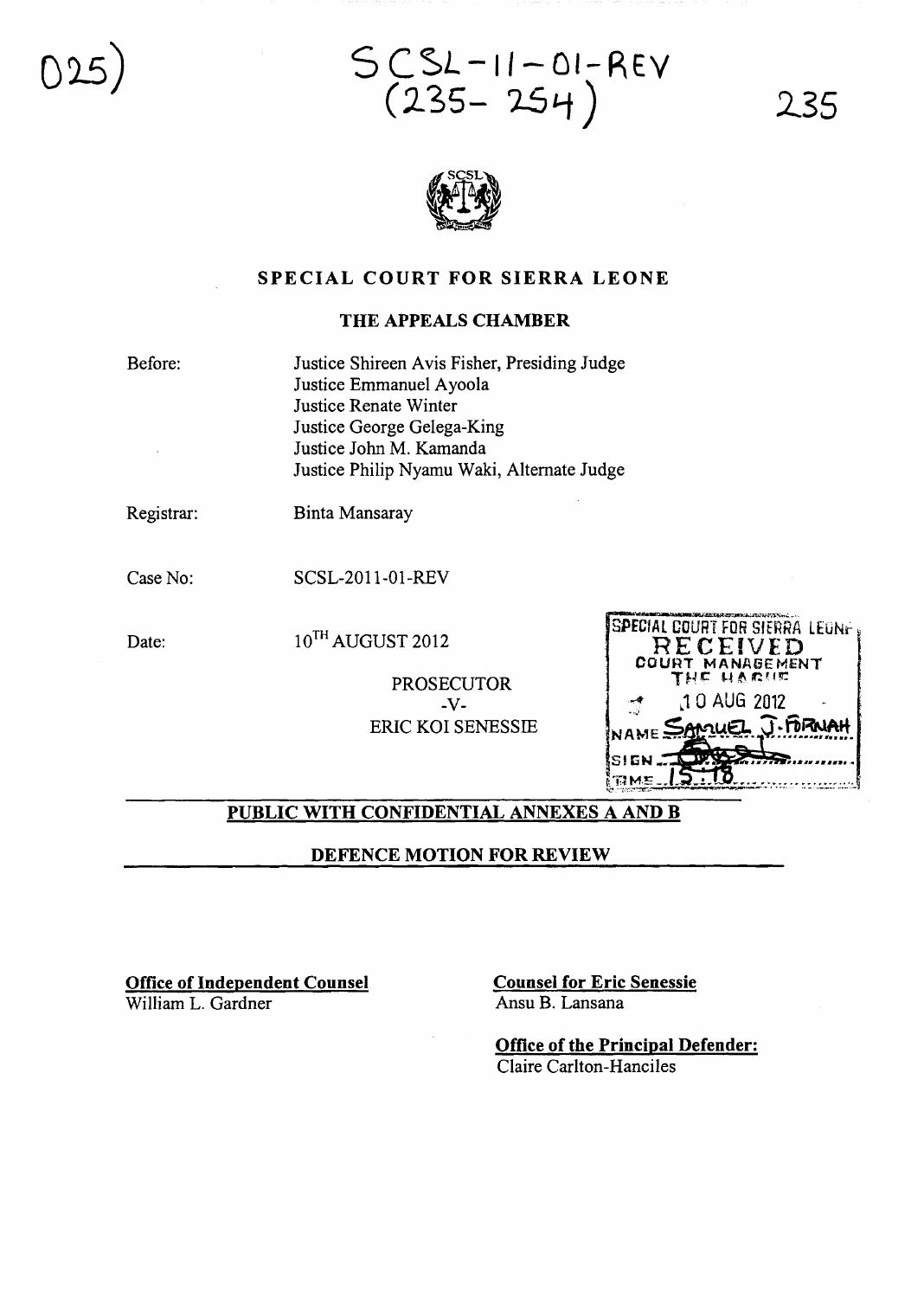# **I. INTRODUCTION**

1. The Defence files this Motion on behalf of the Applicant, Eric Senessie, pursuant to Rule 120 of the Rules of Procedure and Evidence' requesting a Review of the Applicant's case in the light of new facts discovered, which said facts were not known to the Chamber at the time of the proceedings before it.

### **11 BACKGROUND**

- 2. On 3 February 2011 the Prosecution filed a Motion<sup>2</sup> requesting an investigation into contempt of the Special Court for Sierra Leone involving interference with some Prosecution witnesses by the Accused and/ or a certain Prince Taylor, Another Motion' was filed on 7 February 2011, albeit in respect of alleged interference with other prosecution witnesses. On 24 February 2011 the Prosecution filed a third Motion<sup>4</sup>.
- 3. On 25 February 2011, after the Defence had filed a Response<sup>5</sup> to the first and second Prosecution Motions, arguing that the Prosecution's request for a

<sup>&</sup>lt;sup>1</sup> Special Court for Sierra Leone Rules of Procedure and Evidence as Amended on 16 November 2011.(Hereinafter referred to as "The Rules")

<sup>2</sup> Prosecutor v. Taylor, SCSL-03-01 T-1185, Public with Confidential Annexes A to E & public Annex F Urgent Prosecution Motion for an Investigation into Contempt of the Special Court for Sierra Leone.

<sup>&</sup>lt;sup>3</sup> Prosecutor v. Taylor, SCSL-03-01 T-1192, Public with Confidential Annexes A & B & Urgent Prosecution Motion for an Investigation into Contempt of the Special Court for Sierra Leone.

<sup>&</sup>lt;sup>4</sup> Prosecutor v. Taylor, SCSL-03-01 T-1215, Public with Confidential Annexes A & B Urgent Prosecution Motion for an Investigation into Contempt of the Special Court for Sierra Leone.

<sup>&</sup>lt;sup>5</sup> Prosecutor v. Taylor, SCSL-03-01 T-1201, Public with Confidential Annexes A and B Defence Response to Urgent Prosecution Motion for an Investigation into Contempt of the Special Court, 11 February 2011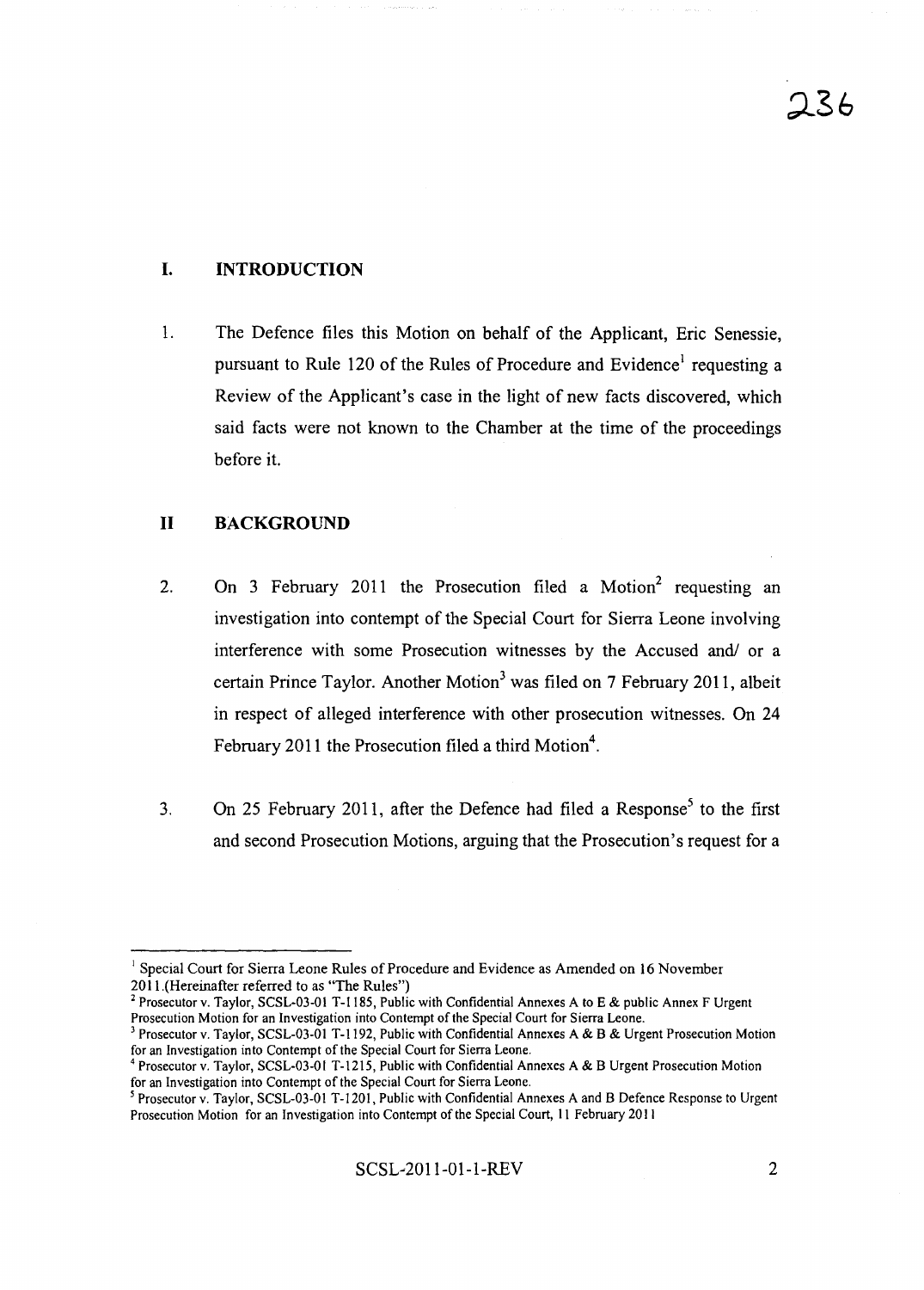contempt investigation must fail, the Trial Chamber delivered a Decision<sup>6</sup> directing the Registrar to appoint an independent Counsel to investigate

- 4. allegations that a person or persons, including Eric Senessie and/or Prince Taylor may be in contempt of the Special Court. The Chamber further directed that the independent Counsel so appointed should report to the Chamber as to whether there are sufficient grounds for instigating contempt proceedings.
- 5. Upon receipt of the independent Counsel's report the Trial Chamber decided that there were sufficient grounds to proceed against Eric Senessie for contempt of court and ordered that an Order in Lieu of Indictment<sup>7</sup> be issued in respect of Eric Senessie.
- 6. On 15 July 2011, Eric Senessie was arraigned before Trial Chamber II, with Justice Teresa Doherty presiding, and pleaded not guilty to the nine-count charges preferred against him. The said charges entailed 4 counts of offering bribes to prosecution witnesses and 5 counts of interfering with Prosecution witnesses.
- 7. On **11** June 2012 the trial ofEric Senessie commenced and on 22 June 2012, the Trial Chamber II rendered an oral Summary Judgment. The Trial Chamber found Mr. Senessie guilty on eight out of nine counts of Contempt Of Court, pursuant to Rule 77 (A) (iv) of the Rules of Procedure and Evidence of the Special Court for Sierra Leone (hereinafter referred to as "the Rules") alleging that he had attempted to bribe and/or influence five

<sup>&</sup>lt;sup>6</sup> Prosecutor v. Taylor, SCSL-03-01 T-1218, Decision on Public with Confidential Annexes A to E and Public Annex F Urgent Prosecution Motion for an Investigation into Contempt of the Special Court for Sierra Leone and Public with Confidential Annexes A & B Urgent Prosecution Motion for an Investigation into Contempt of the Special Court for Sierra Leone.

 $<sup>7</sup>$  Prosecutor v. Taylor, SCSL-03-01 T-1249, Decision on Report of Independent Counsel.</sup>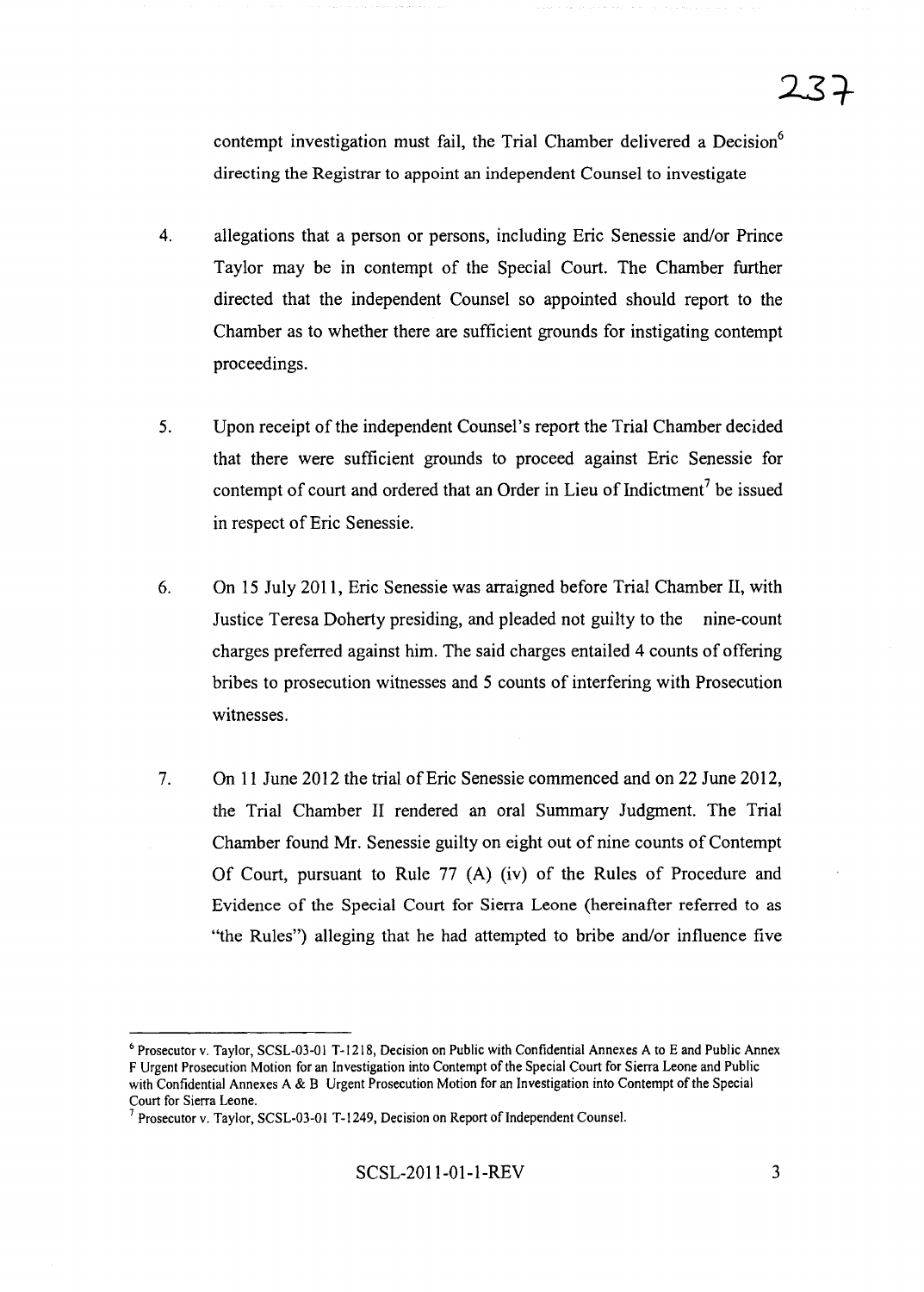prosecution witnesses who testified at the Taylor<sup>8</sup> trial to recant their testimony in January-February of 2011.

- 8. Following the pronouncement of Judgment and pursuant to Rule 101 of the Rules, the Independent Counsel filed his Sentencing Recommendation on 26 June 2012<sup>9</sup>. The Independent Counsel recommends that Mr. Senessie be sentenced to a term of imprisonment of 5 to 7 years, and "be ordered to pay the maximum fine permitted under [the Rules]: 2 Million Leones" on the grounds that Mr. Senessie ("Accused") had knowingly and wilfully interfered with the administration of justice, and had been convicted on all four counts of offering a bribe to a witness, and on four of the five counts of attempting to influence prosecution witnesses.
- 9. On behalf of Mr. Senessie, and pursuant to Rule 100 (A) of the Rules, the Defence filed a Sentencing Brief, in response to the Independent Counsel's Sentencing Recommendations and submitted relevant information to assist the Trial Chamber in determining an appropriate sentence.<sup>10</sup>
- 10. Prior to the Trial Chamber's pronouncement of sentence Eric Senessie, in his allocutus, informed the Chamber that there were certain facts the Chamber had not known and which he considered vital and imperative to disclose. He informed the Chamber that he had indeed contacted the Prosecution witnesses but on the instructions of Prince Taylor and proceeded to give details of those instructions and how he executed them.

<sup>8</sup> Prosecutor v. Taylor, SCSL-03-0l-T-1276

<sup>9</sup> Prosecutor v. Senessie Case No. SCSL-20ll-0l-T. (Sentencing Recommendation.) Para 10 P. 5 <sup>10</sup> Prosecutor v. Senessie Case No. SCSL-2011-01-T. Defence Response to Independent Counsel's

Sentencing Recommendation. 2 July 2012.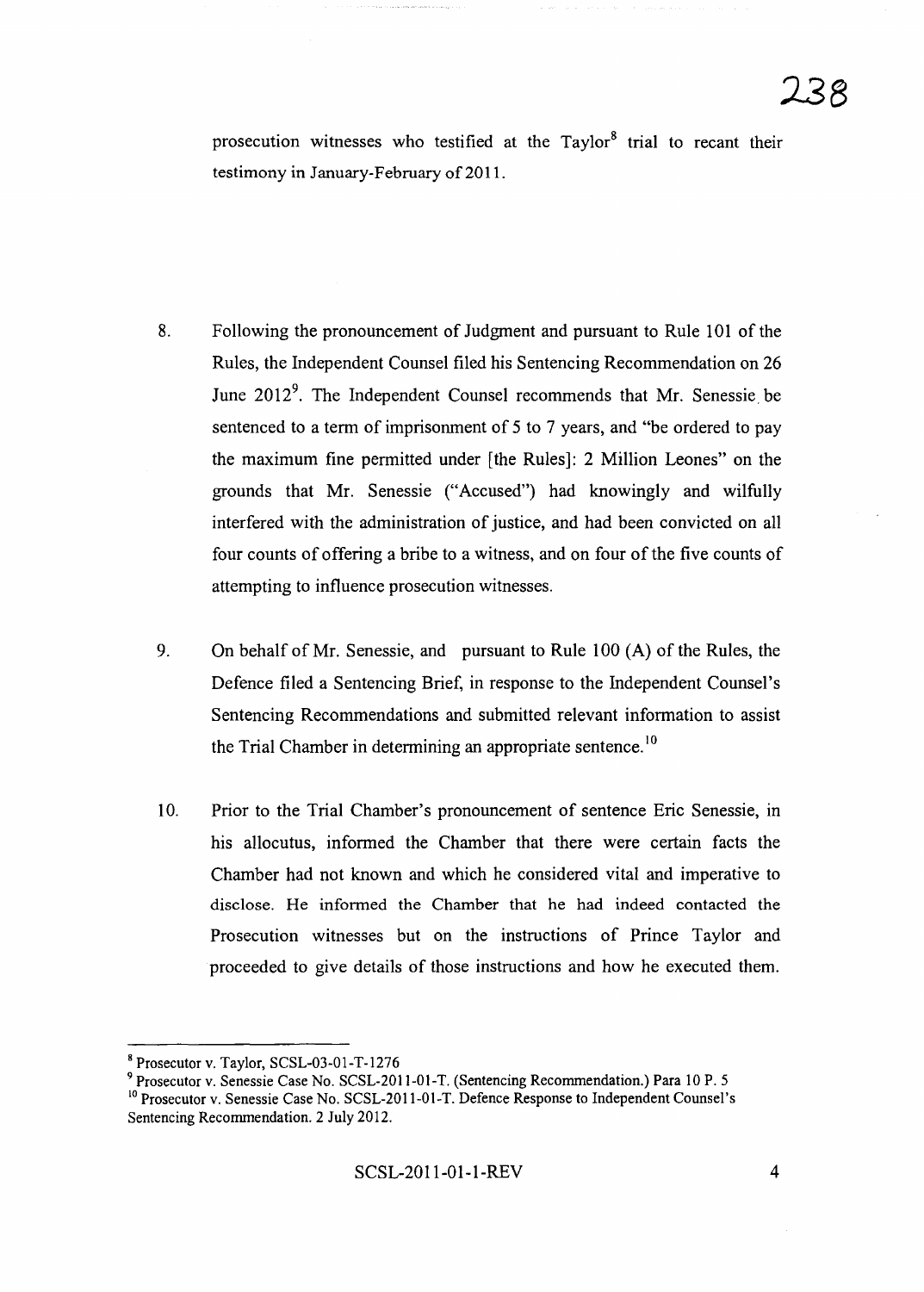He further informed the Chamber that he was used by Prince Taylor and regretted his actions.<sup>11</sup>

11. After considering the Independent Prosecutor's Sentencing Recommendation and the Defence Response thereto, and further, after hearing Eric Senessie's allocutus and the Defence Counsel's oral rendition

of his Response to the Independence Prosecution Sentencing Recommendation the Presiding Judge sentenced the Eric Senessie to a twoyear term in prison.

12. Given the nature of Eric Senessie's revelations in his allocutus, the Defence has deemed it wise to waive its right of appeal and, instead, avail of Rule 120 of the Rules which provides for an application for review.

### **III THE LAW APPLICABLE TO REVIEWS**

13. Rule 120 of the Rules provide as follows:

*"Where a new fact has been discovered which was not known at the time ofthe proceedings before the Trial Chamber or Appeals Chamber and which could have been a decisive factor in reaching the decision, the convicted person or, within twelve months after the appealjudgment has been pronounced, the Prosecutor may submit an application for a review of the judgment.*"

14. The parameters for determining what case qualifies for review was laid down in the case of *Barayagwiza* V. *Prosecutor* in which the Appeals Chamber held that "... in order for a Chamber to carry out a review, it must

 $11$  A sworn Affidavit by Eric Senessie detailing calls from Prince Taylor instructing him to contact the prosecution witnesses is provided as an annex to this Motion. Annex A.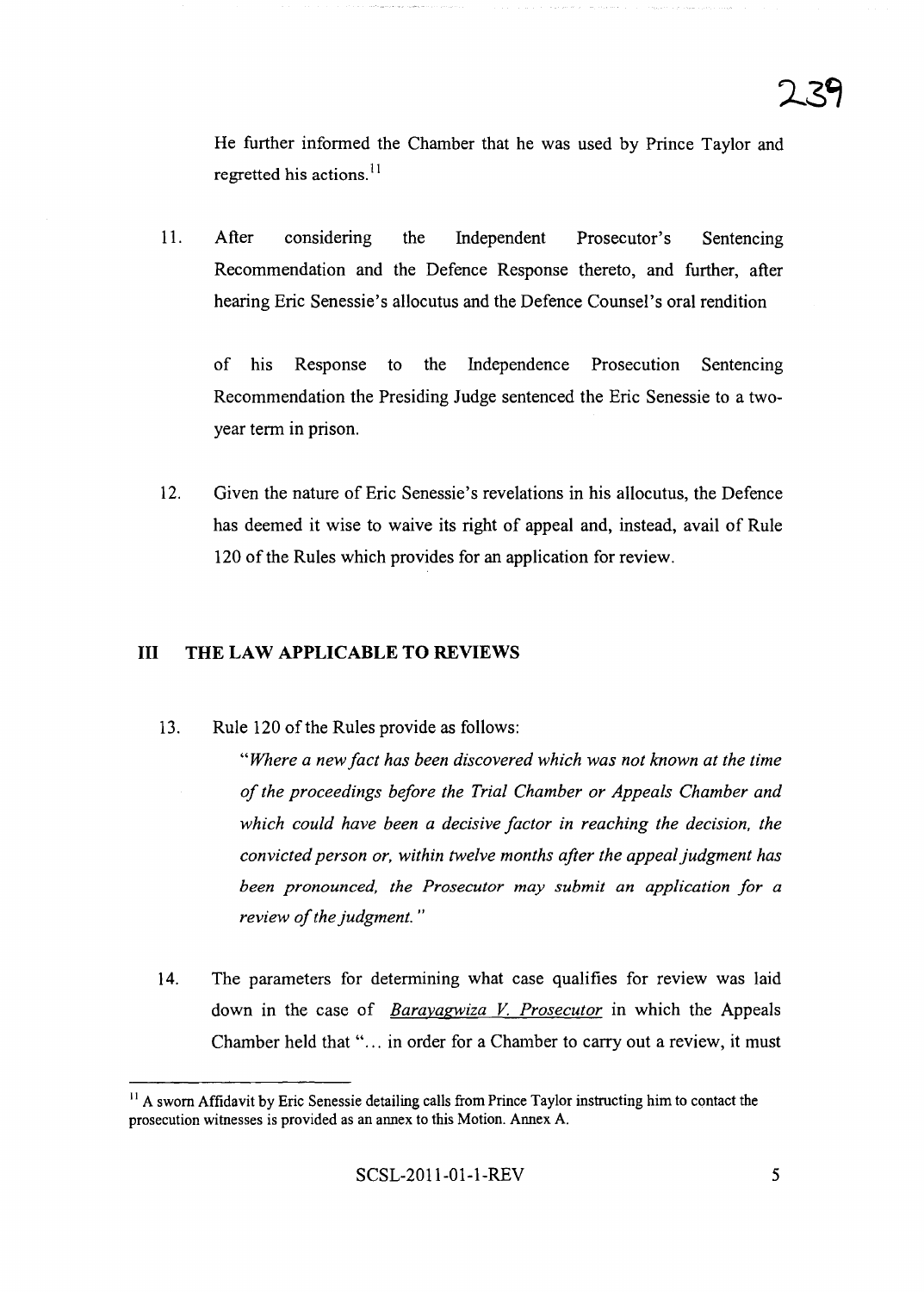be satisfied that four criteria have been met. There must be a new fact; this new fact must not have been known by the moving party at the time of the original proceedings; the lack of discovery of the new fact must not have been through the lack of due diligence on the part of the moving party; and it must be shown that the new fact could have been a decisive factor in reaching the original decision".<sup>12</sup>

- 15. The Defence does concede that the first two criteria seemingly disqualify the Applicant in the sense that the facts constituting his revelations were known to him at the time of the original proceedings, and he withheld them and made no disclosure thereof during the proceedings. That notwithstanding, the said facts were not known to his Counsel or, indeed, the Trial Chamber and the Defence is of the view that had such facts been known to the Chamber before or during the proceedings, they would have proved a decisive factor in determining the Trial Chamber's verdict and/or sentence.
- 16. There is jurisprudence before the  $ICTR<sup>13</sup>$  that the requirement that "the additional fact could not have been discovered through the exercise of due diligence" is directory rather than mandatory in nature. This ensures that that Appeals Chamber is vested with considerable latitude in determining applications for review.
- 17. Another jurisprudence that safeguards the dispensation of justice in review applications is the overriding principle of "decisive factor". Where a Chamber is faced with a new fact "which is of such strength that it would affect the verdict, it is required to examine whether or not the new fact is a decisive factor, even though the second and third criteria ... are not formally met."<sup>14</sup> This effectively means that even though the Applicant does not

SCSL-2011-01-1-REV 6

<sup>&</sup>lt;sup>12</sup> Barayagwiza V Prosecutor, Decision on Prosecutor's Request for Review or Reconsideration, March 31,2000, para. 41.

 $^{13}$  Ibid, para 65.

<sup>&</sup>lt;sup>14</sup> Prosecutor V. Tadic, Decision on Motion for Review, July 30, 2002, para. 27.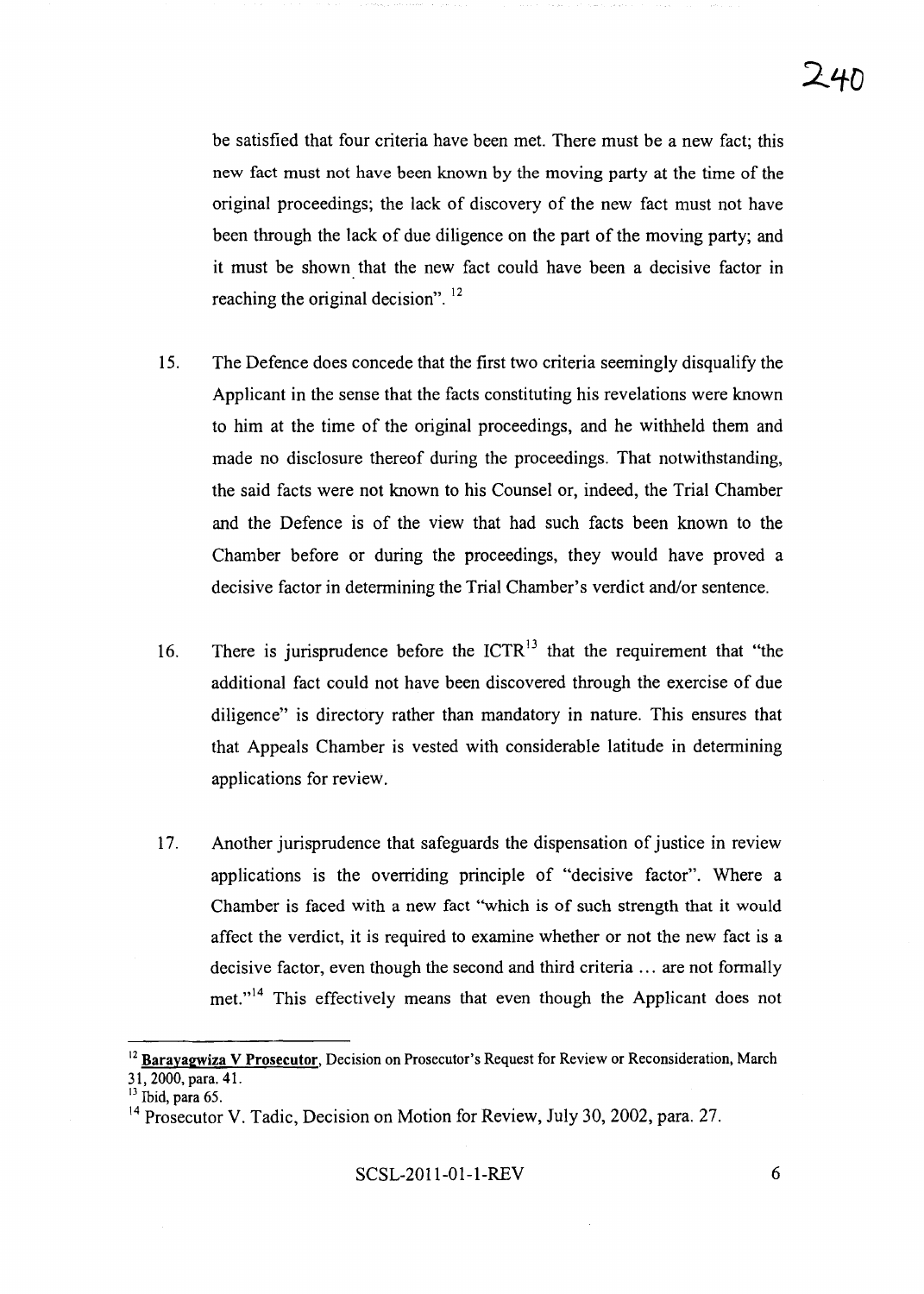satisfy the other two requirements for a review, the established jurisprudence at the ICTY is that the Appeals Chamber may grant a motion for review based solely on the existence of a new fact that could have been decisive in reaching the original decision.

18. Jurisprudence from the ICTY and the ICTR is recognized by the Statute of the Special Court for Sierra Leone as a guide<sup>15</sup> to both the Trial and Appeals Chambers, and the Defence heavily relies on the above authorities in that regard.

### **III DEFENCE SUBMISSIONS**

- 19. It is the Defence's submission that in the light of the new facts revealed by the Applicant in his allocutus it can be legally asserted that he was acting as an innocent agent for Prince Taylor, the erstwhile Investigator for the Taylor Defence Team.
- 20. The Defence further submits that although the Applicant bears responsibility for his actions, the overbearing actions of Prince Taylor, coupled with his hoodwinking of the Applicant into believing that Prosecution was after him (Prince Taylor) and not him (the Applicant) the Applicant injudiciously withheld these facts from his Counsel and from the Chamber in the vain hope of protecting himself and Prince Taylor.
- 21. This undue influence partially contributed to the Applicant's actions and the Defence further submits that the Applicant's situation is much akin to that in *Thornton v. Mitchell*<sup>16</sup> in which a bus driver was acquitted of driving

<sup>&</sup>lt;sup>15</sup> See Article 20 of the Statute of the Special Court for Sierra Leone.

<sup>16</sup> Thomton v. Mitchell [1940] 1 All AER 339.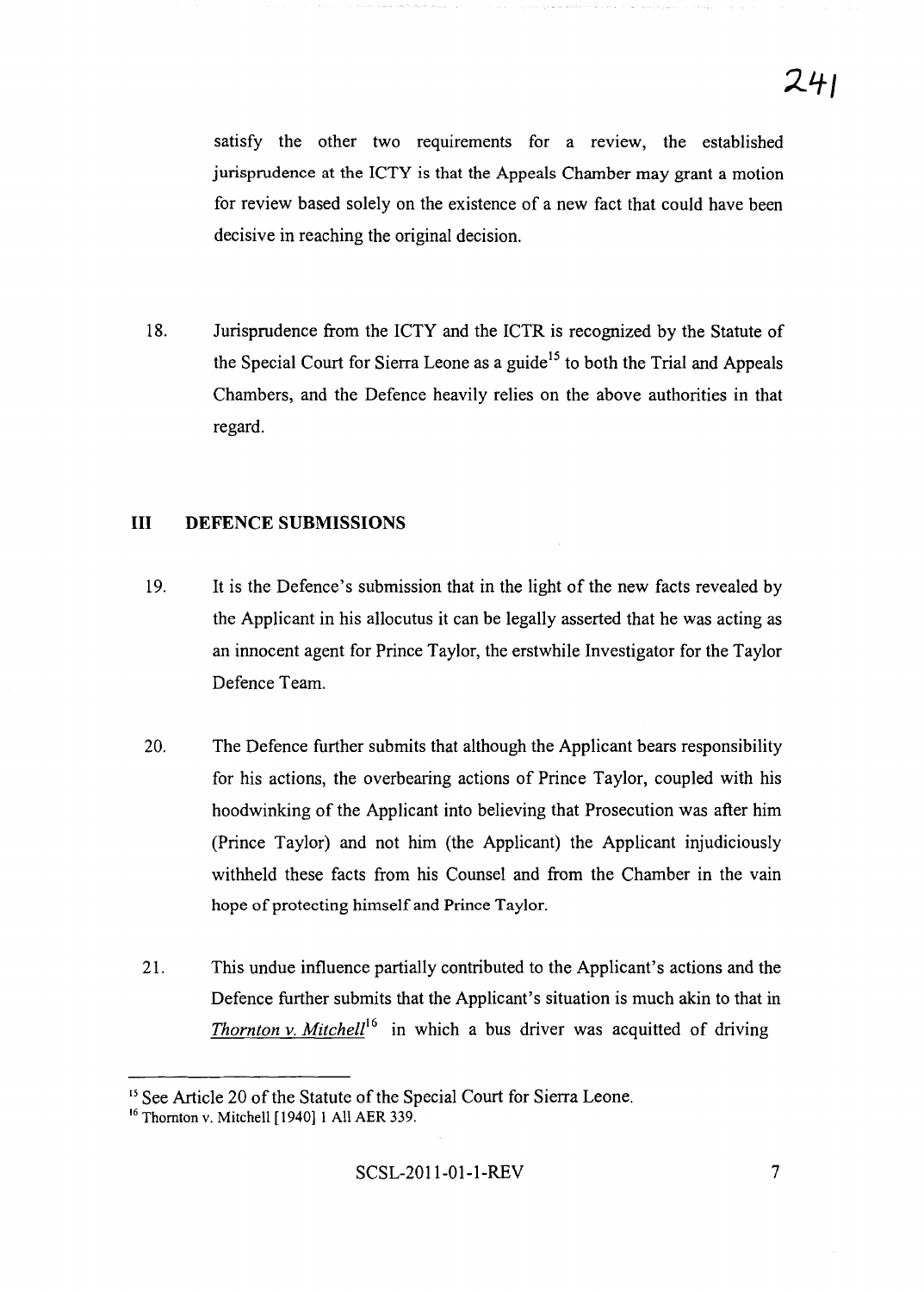without due care and attention as he had relied on signals from his conductor in reversing the bus. Because of the conductor's negligence, two pedestrians were injured, one fatally. Although the *actus reus* could be attributed to the driver, he lacked the requisite *mens rea* for the prosecution to secure a conviction.

- 22. Like the bus driver in *Thornton* v. *Mitchell,* the Applicant can reasonably be described as an innocent agent. Of the two individuals, it was Prince Taylor who had the specific intent of interfering with the Special Court's administration of justice and not the Applicant who merely committed the *actus reus* of contacting the prosecution witnesses on the instructions of Taylor.
- 23. The Defence, therefore, humbly invites the Appeals Chamber to consider the principle of innocent agency from the standpoint of the following revelations:
	- i) The Applicant did not know of the prohibitions governing contacts with witnesses before the Special Court, but Prince Taylor knew. Instead of contacting the witnesses himself, he chose someone who was unaware of the said prohibitions;
	- ii) After the said contacts had been reported to the Prosecution investigators and a Motion filed and an investigation ordered, Prince Taylor hoodwinked the Applicant into believing he (the Applicant) was not the target but him (Prince Taylor) and misled him into non-cooperation with the Independent Investigator and pleading not guilty to the charges preferred against him.

### SCSL-2011-01-1-REV 8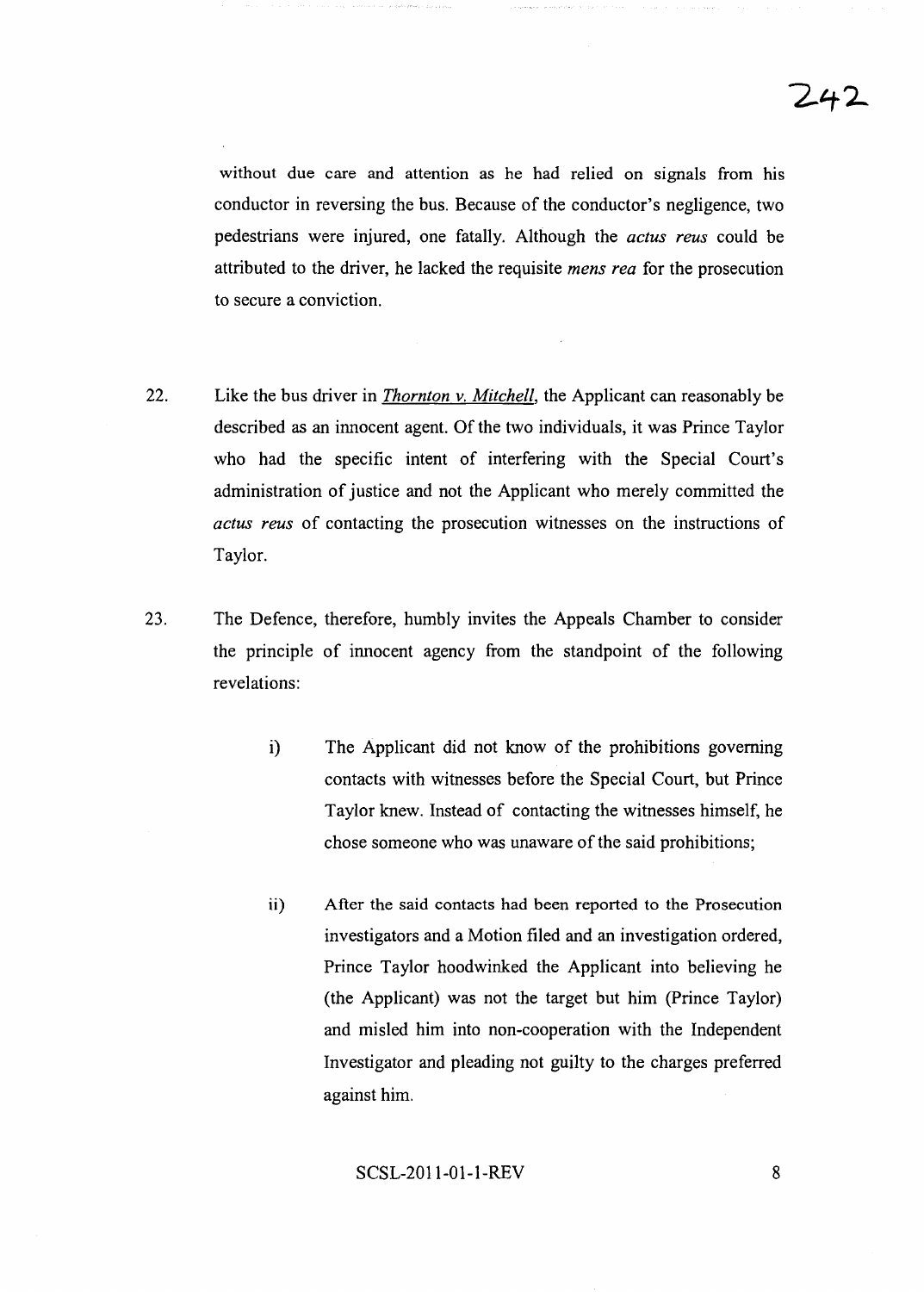24. This undue influence considerably contributed to the Applicant's actions and it is, therefore, the Plea of the Defence that the matter be reviewed with a view to either reducing the penalty meted out to the Applicant viz.

> the 2 years imprisonment or asking that he pays a fine instead of serving a custodial sentence.

25. The Defence particularly implores the Appeals Chamber to consider proceeding in accordance with Rule 121 (ii) of the Rules in the event that it is disposed to countenancing this application.

Faithfully Submitted,  $\mathcal{H}$ **Ansu B. Lansana Esq.** Counsel for the Applicant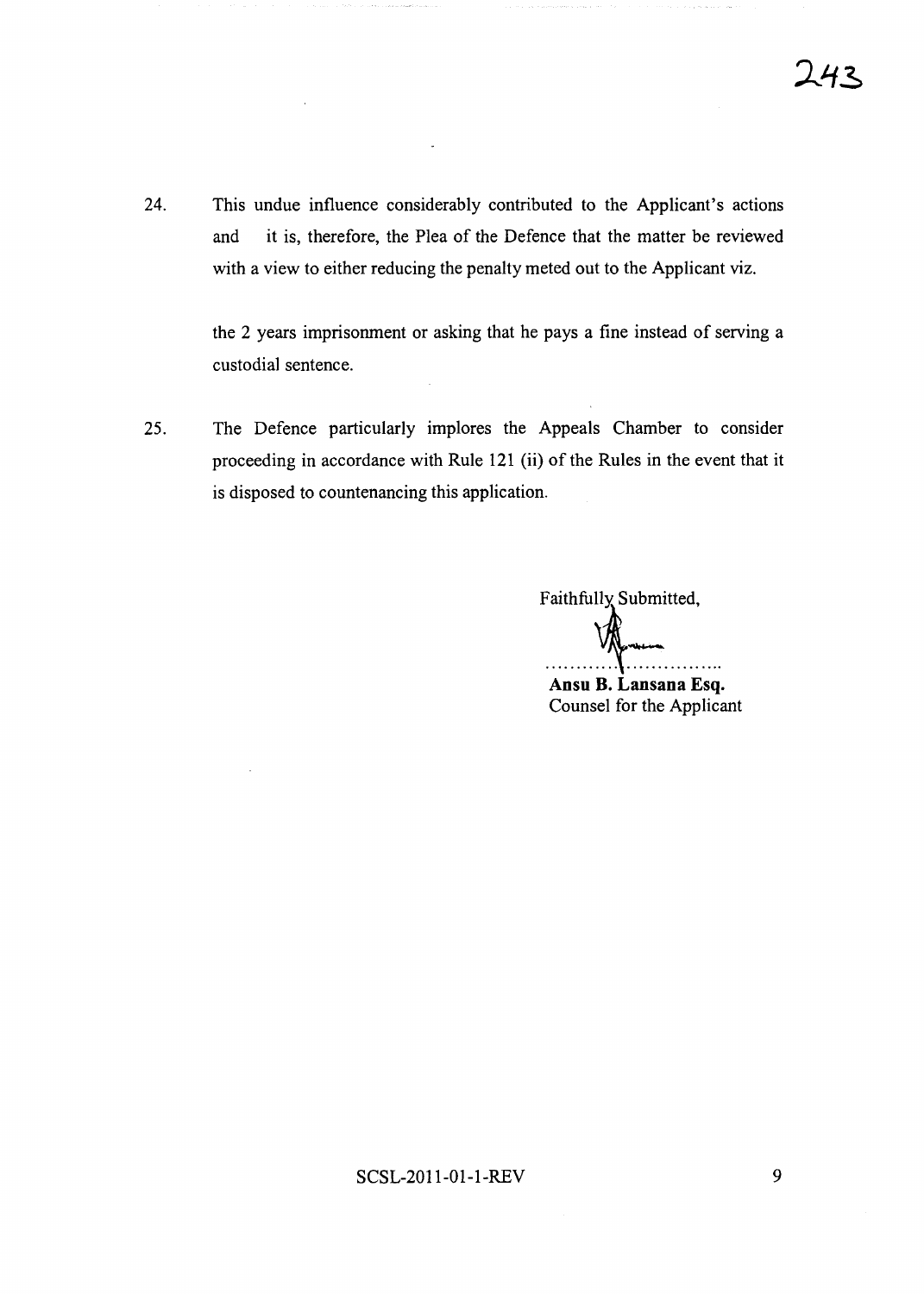## **INDEX OF AUTHORITIES**

Special Court for Sierra Leone Rules of Procedure and Evidence as Amended on 16 November 2011.

#### SCSLCases

Prosecutor v. Taylor, SCSL-03-01 T-1185, Public with Confidential Annexes A to E & public Annex F Urgent Prosecution Motion for an Investigation into Contempt of the Special Court for Sierra Leone.

Prosecutor v. Taylor, SCSL-03-01 T-1192, Public with Confidential Annexes A & B & Urgent Prosecution Motion for an Investigation into Contempt of the Special Court for Sierra Leone.

Prosecutor v. Taylor, SCSL-03-01 T-1201, Public with Confidential Annexes A and B Defence Response to Urgent Prosecution Motion for an Investigation into Contempt of the Special Court, 11 February 2011

Prosecutor v. Taylor, SCSL-03-01 T-1218, Decision on Public with Confidential Annexes A to E and Public Annex F Urgent Prosecution Motion for an Investigation into Contempt of the Special Court for Sierra Leone and Public with Confidential Annexes A & B Urgent Prosecution Motion for an Investigation into Contempt of the Special Court for Sierra Leone.

Prosecutor v. Taylor, SCSL-03-01 T-1249, Decision on Report of Independent Counsel.

### ICTR Case

Barayagwiza V. Prosecutor, Decision on Prosecutor's Request for Review or Reconsideration, March 31,2000, para. 41.

#### ICTY Case

Prosecutor V. Tadic, Decision on Motion for Review, July 30,2002, para. 27

#### UK<sub>Case</sub>

Thomton v. Mitchell [1940] 1 All AER 339.

244